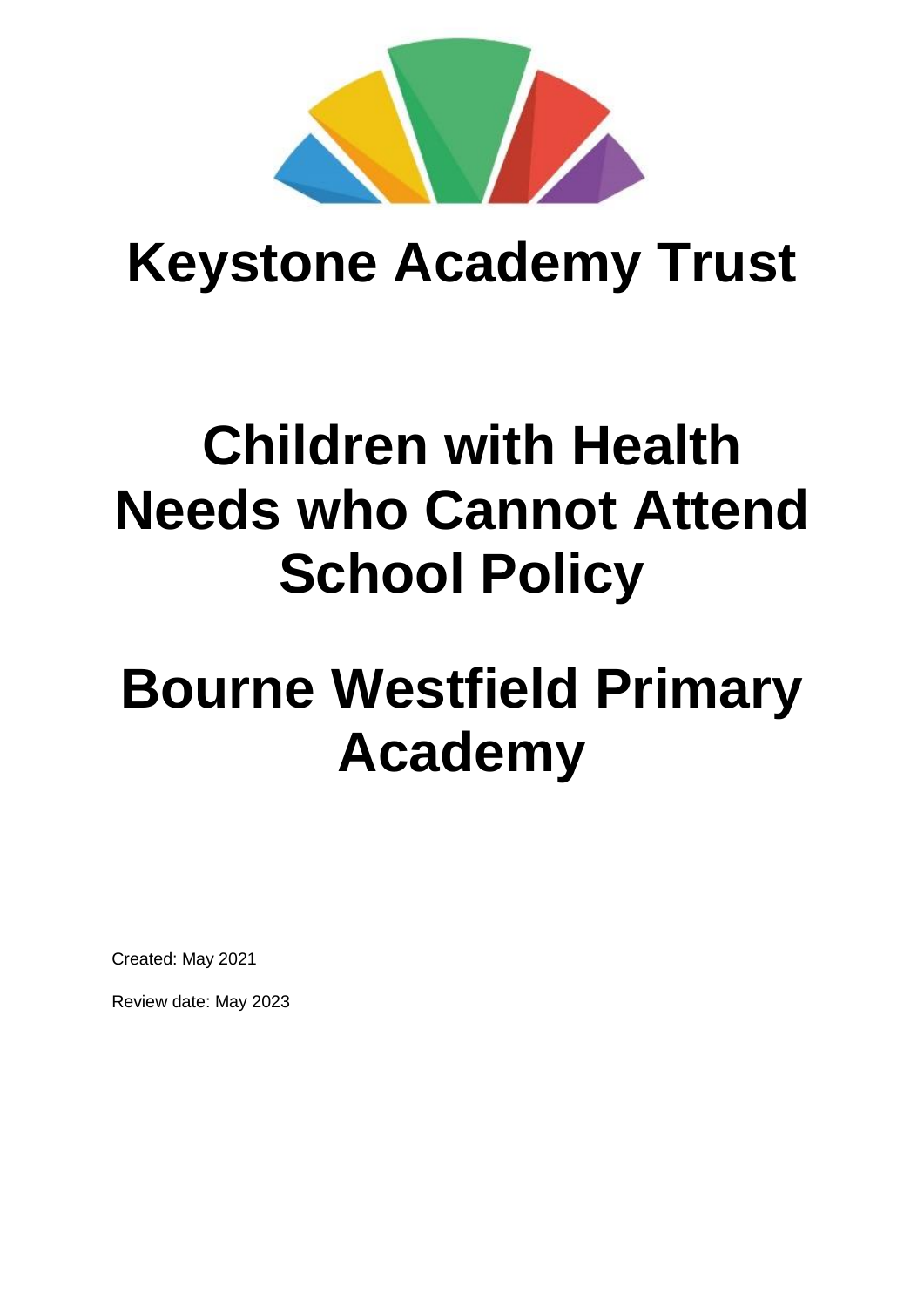## **Contents:**

Statement of intent

- 1. Definition
- 2. Legislation and guidance
- 3. Links to other school policies
- 4. Roles and responsibilities
	- 4.1 The School
	- 4.2 The Local Authority
	- 4.3 The Local Governor Board and Headteacher
	- 4.4 The SENCo
	- 4.5 Teachers and Support Staff
- 5. Absences
- 6. Reintegration into the school
- 7. Support for pupils
- 8. Monitoring arrangements
- 9. Complaints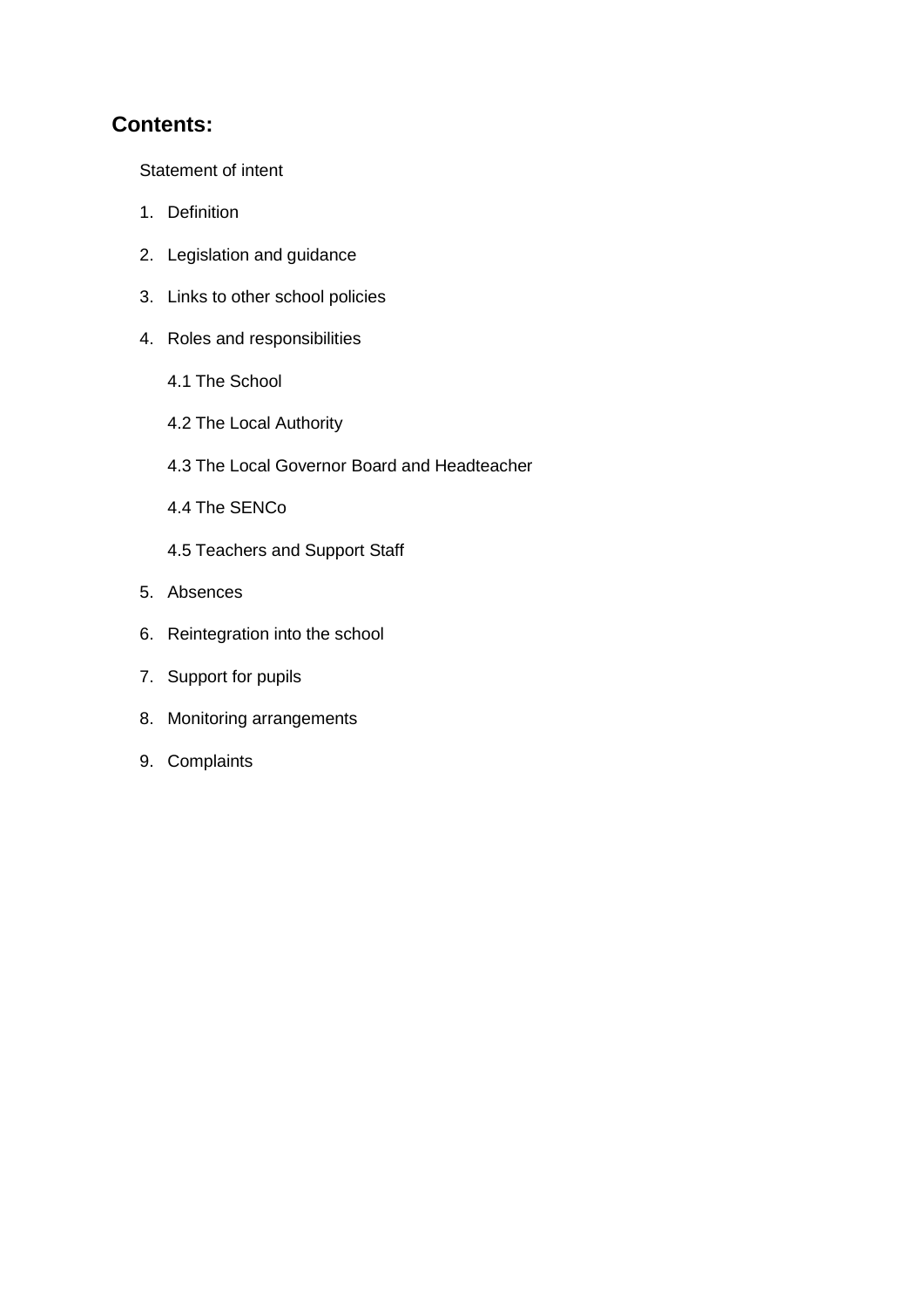## **Statement of Intent**

This policy aims to ensure that:

- Suitable education is arranged for pupils on roll who cannot attend school due to health needs;
- Pupils, staff and parents understand what the school is responsible for when education is being provided by the Local Authority.

Keystone Academy Trust believes that every child should have the best possible start in life through a high quality education, which allows them to achieve their full potential. A child who has health needs should have the same opportunities as their peer group, including a broad and balanced curriculum. As far as possible, children with health needs and who are unable to attend school should receive the same range and quality of education as they would have experienced at their home school.

Due to the nature of their health needs, some children may be admitted to hospital or placed in alternative forms of educational provision. We recognise that, whenever possible, pupils should receive their education within their own school and the aim of any alternative provision will be to reintegrate pupils back into school as soon as they are well enough.

We understand that we have a continuing role in a child's education whilst they are not in school and will work with the Local Authority, healthcare partners and families to ensure that all children with medical needs receive the right level of support to enable them to maintain their education.

This should also include social and emotional needs, for example ensuring that pupils feel fully part of our school community, are able to stay in contact with classmates, and have access to the opportunities enjoyed by their peers. Alternative provision, and the support framework which surrounds it, should enable a child to maintain academic progression and attainment, and allow them to thrive and prosper in the education system. This support framework should work cohesively across organisational boundaries and include a structured understanding and assessment of the needs of a child, and appropriate referral and re-integration that focuses on the child's interest and appropriate outcomes rather than processes. Local authorities, schools, providers, relevant agencies and parents should work together constructively in order to ensure the best outcomes for each child.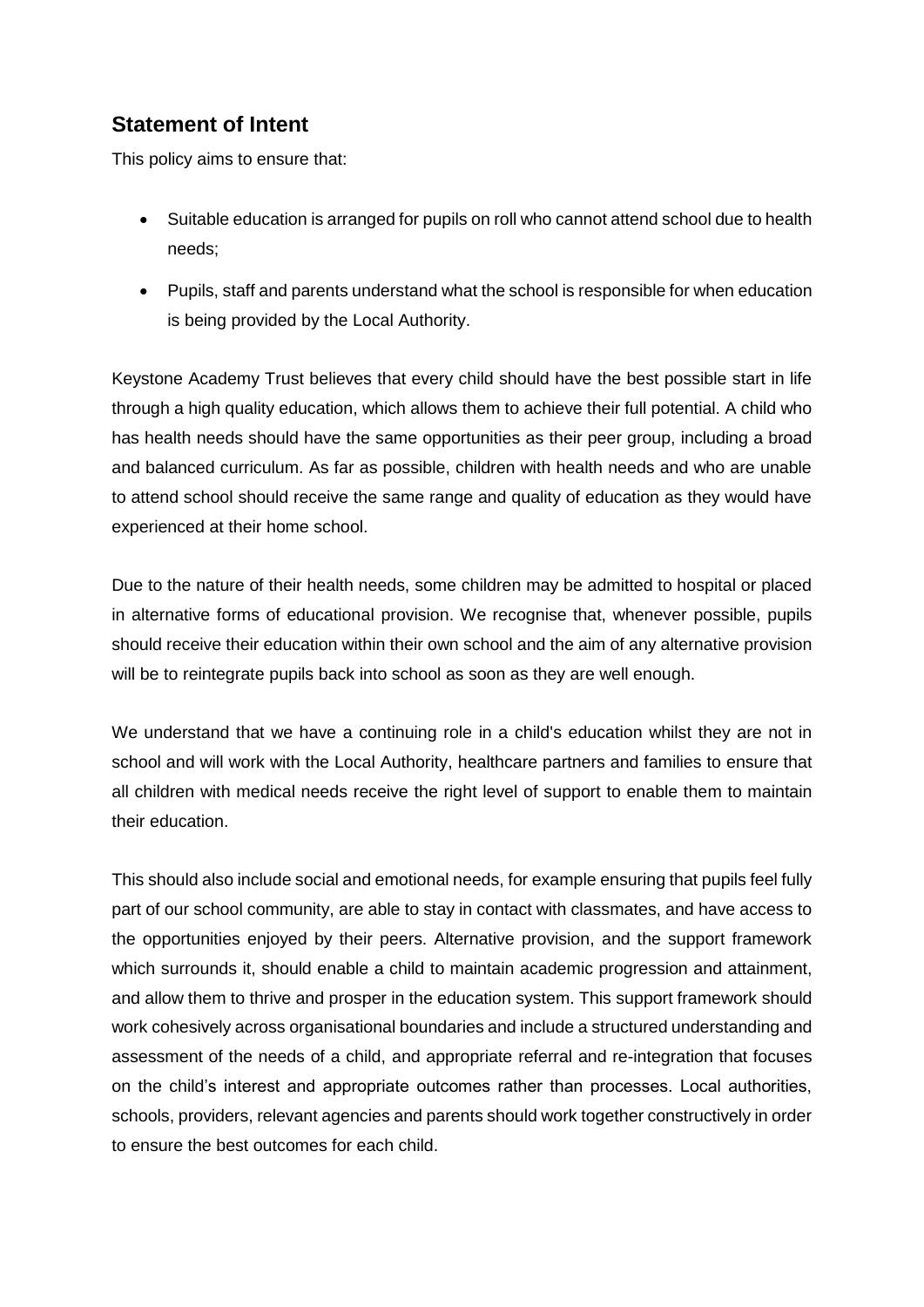## **1. Definition**

Whilst there is not a legal definition of a healthcare need, in general terms it can be said that such a need is one related to the treatment, control or prevention of a disease, illness, injury or disability, and the care or aftercare of a person with these needs.

## **2. Legislation and guidance**

This policy has due regard to all relevant legislation and statutory guidance including, but not limited to, the following:

- The Education Act 1996
- The Equality Act 2010
- The Data Protection Act 2018
- Ensuring a good education for children who cannot attend school because of health needs; DfE 2013
- Supporting Pupils at School with Medical Conditions; DfE 2015

## **3. Links to other school policies**

- Accessibility Plan
- Supporting pupils with medical conditions
- Attendance policy
- Child protection and safeguarding policy
- Special educational needs and disabilities (SEND) policy
- Equality policy

## **4. Roles and responsibilities**

#### **4.1 The School**

Wherever possible, we will attempt to deliver a suitable education for children with significant health needs in school. It this is not possible then we will provide the following:

 Where a child is absent from school for medical reasons, the school will provide education tasks and resources for use at home when the child is well enough to engage with them.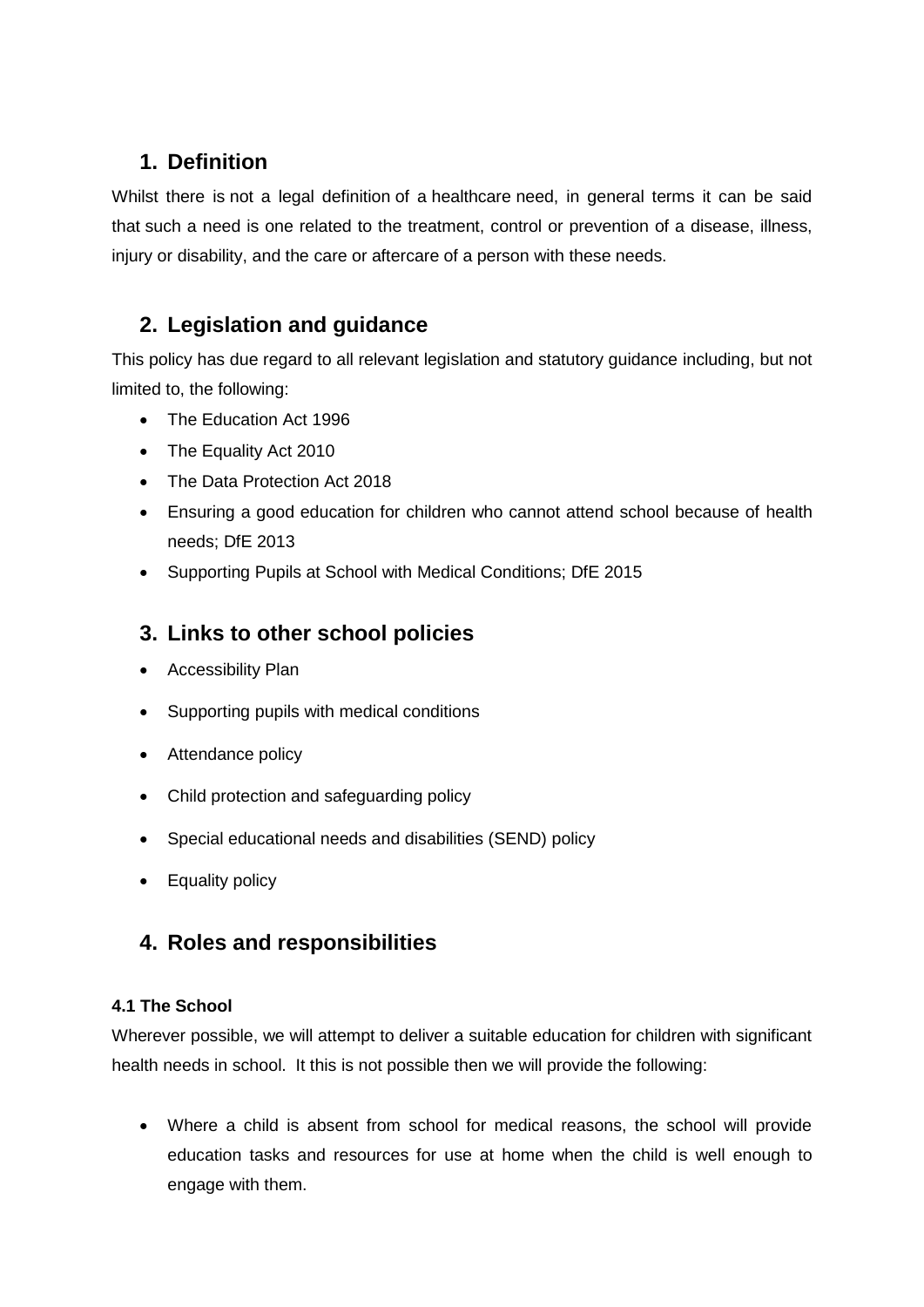- When an absence is known to be more than 15 days, the school will request that home tuition is provided to the child through the Local Authority.
- Where a child is admitted to hospital, the school will liaise with the teaching service to inform them of the curriculum areas that the pupil should be covering during their absence. Where possible, school will plan the educational programme of the pupil with the service provider, taking account (as appropriate) of the medical condition, treatment, effects of medication, therapeutic programmes provided and the duration of absence from school.

Where a child may be absent from school for an extended period of time, our schools will liaise with the educational provider (home tuition or hospital tuition) in order to provide as much information as possible, so that the disruption to the child's education is as little as possible. We may provide the following information:

- Medium term planning, programmes of study/schemes of work
- Information relating to the pupil's ability, progress to date, assessment data
- Information relating to any special educational needs and/or disabilities
- Resources and materials

Where practical, our schools will host review meetings with the alternative providers, healthcare professionals, parent/carers and where appropriate the child.

Where children have recurrent admissions or have a planned admission to hospital, the school will aim to provide a pack of work for the pupil to take into hospital with them.

#### **4.2 The Local Authority**

If for any reason the school can't make suitable arrangements for the child, Lincolnshire Local Authority will become responsible for arranging a suitable education for the child.

The Local Authority is responsible for the following:

 Arranging suitable full-time education for children of compulsory school age who, because of illness, would not receive suitable education without such provision;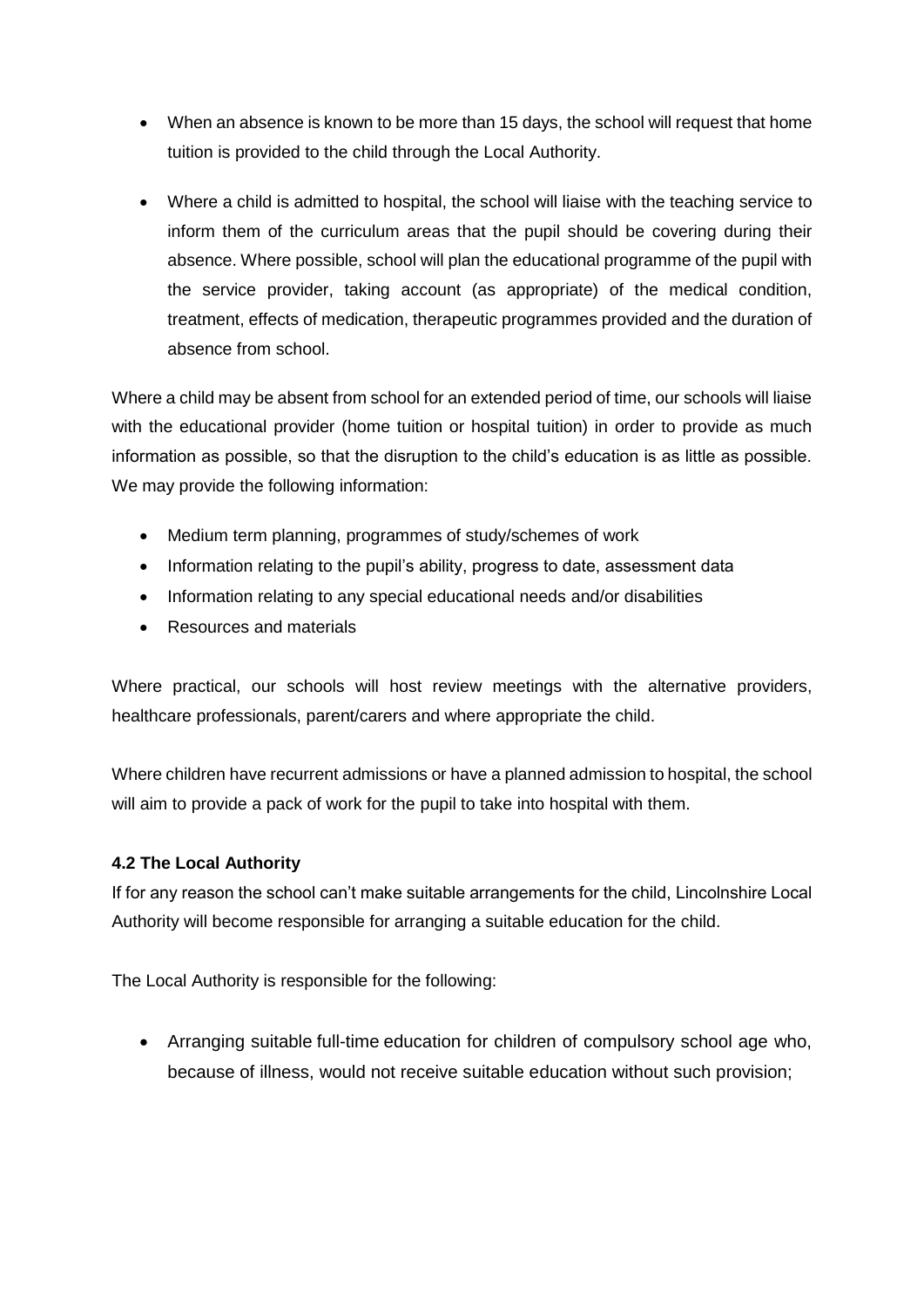- Provision which is equivalent to the education they would receive in school. If they receive one-to-one tuition, for example, the hours of face-to-face provision could be fewer as the provision is more concentrated.
- Where full-time education would not be in the best interests of a particular child because of reasons relating to their physical or mental health, Local Authorities should provide part-time education on a basis they consider to be in the child's best interests. Full and part-time education should still aim to achieve good academic attainment particularly in English, Maths and Science.
- With planned hospital admissions, Local Authorities should give the teacher who will be teaching the child as much forewarning as possible, including the likely admission date and expected length of stay. This allows them to liaise with the child's school and, where applicable, with the Local Authority about the programme to be followed while the child is in hospital. Local Authorities should set up a personal education plan, which should ensure that the child's school, the Local Authority and the hospital school or other provider can work together.
- Reviewing the provision offered regularly, to ensure that it continues to be appropriate for the child and that it is providing suitable education.

In cases where the Local Authority makes arrangements, the school will:

- Work constructively with the Local Authority, alternative providers, healthcare professionals and parents/carers to ensure the best outcomes for the child;
- Share information with the Local Authority and relevant health services as required;
- Help to make sure that the provision offered to the child is as effective as possible and that the child can be reintegrated back into school successfully.

When reintegration is anticipated, our schools will work with the Local Authority to:

 Plan for consistent provision during and after the alternative education, allowing the child to access the same curriculum and materials that they would have used in school as far as possible;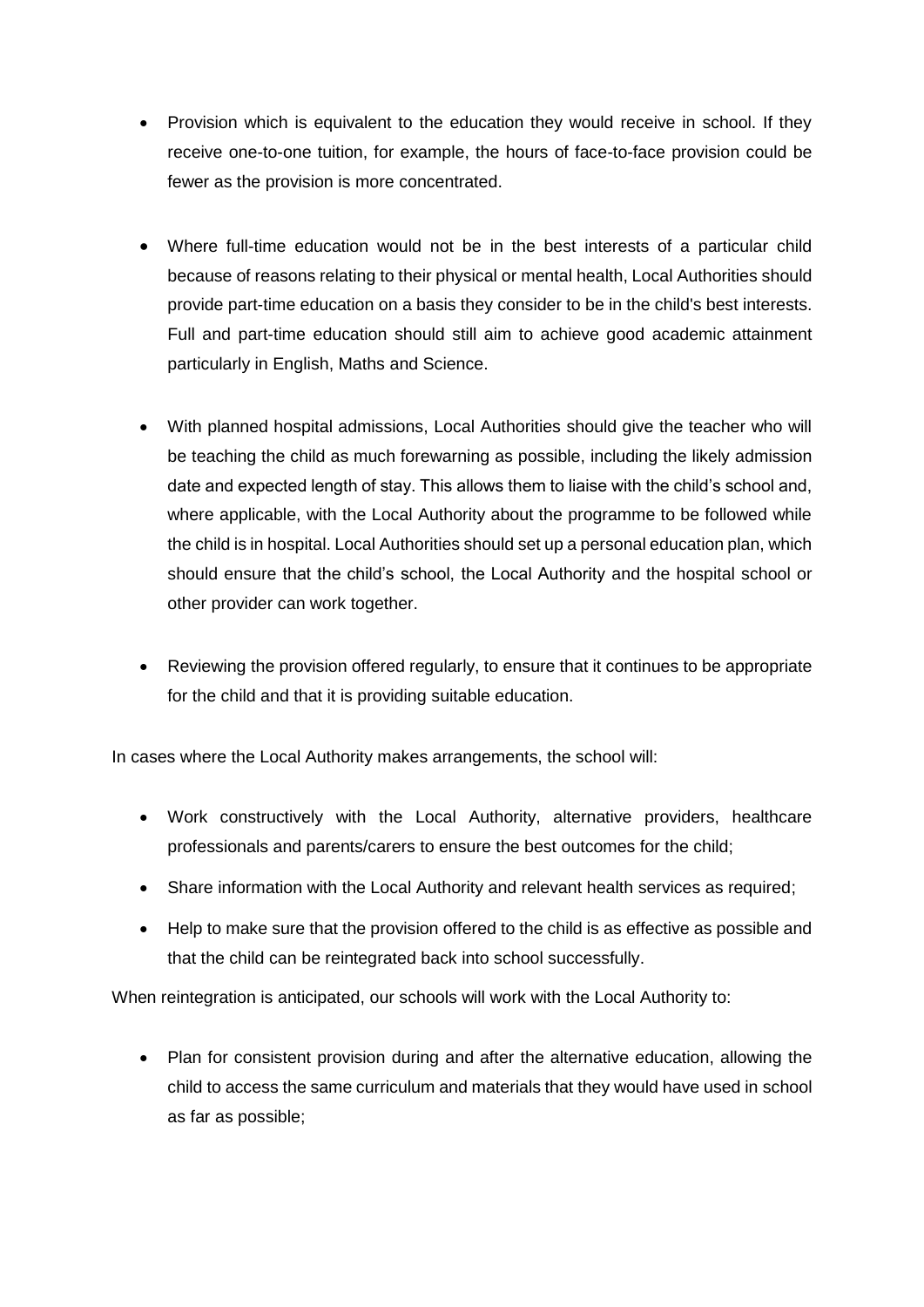- Enable the child to stay in touch with school life (e.g. through newsletters, emails, invitations to school events or links to remote lessons);
- Create individually tailored reintegration plans for each child returning to school;
- Plan any reasonable adjustments which need to be made.

#### **4.3 The Local Governor Board and Headteacher**

The Local Governor Board and headteacher of each school are responsible for the following:

- Ensuring arrangements for pupils who cannot attend school as a result of their medical needs are in place and are effectively implemented;
- Ensuring a termly review of the arrangements made for pupils who cannot attend school due to their medical needs;
- Ensuring the roles and responsibilities of those involved in the arrangements to support the needs of the child are clear and understood by all (this policy);
- Notifying the Local Authority when a pupil is likely to be away from the school for a significant period of time due to their health needs.

#### **4.4 The SENCo**

The SENCo is responsible for the following:

- Overseeing the arrangements for children who are unable to attend school because of medical needs (this policy);
- Actively monitoring pupil progress and reintegration into school;
- Supplying any necessary information about the child's capabilities, progress and outcomes and any special educational needs and/or disabilities with the alternative education provider;
- Supplying any necessary information about the child's curriculum with the alternative education provider e.g. Medium term planning, programmes of study/schemes of work and any resources and materials (mentioned earlier);
- Liaising with the headteacher and staff members, to ensure a joined-up approach and smooth transition;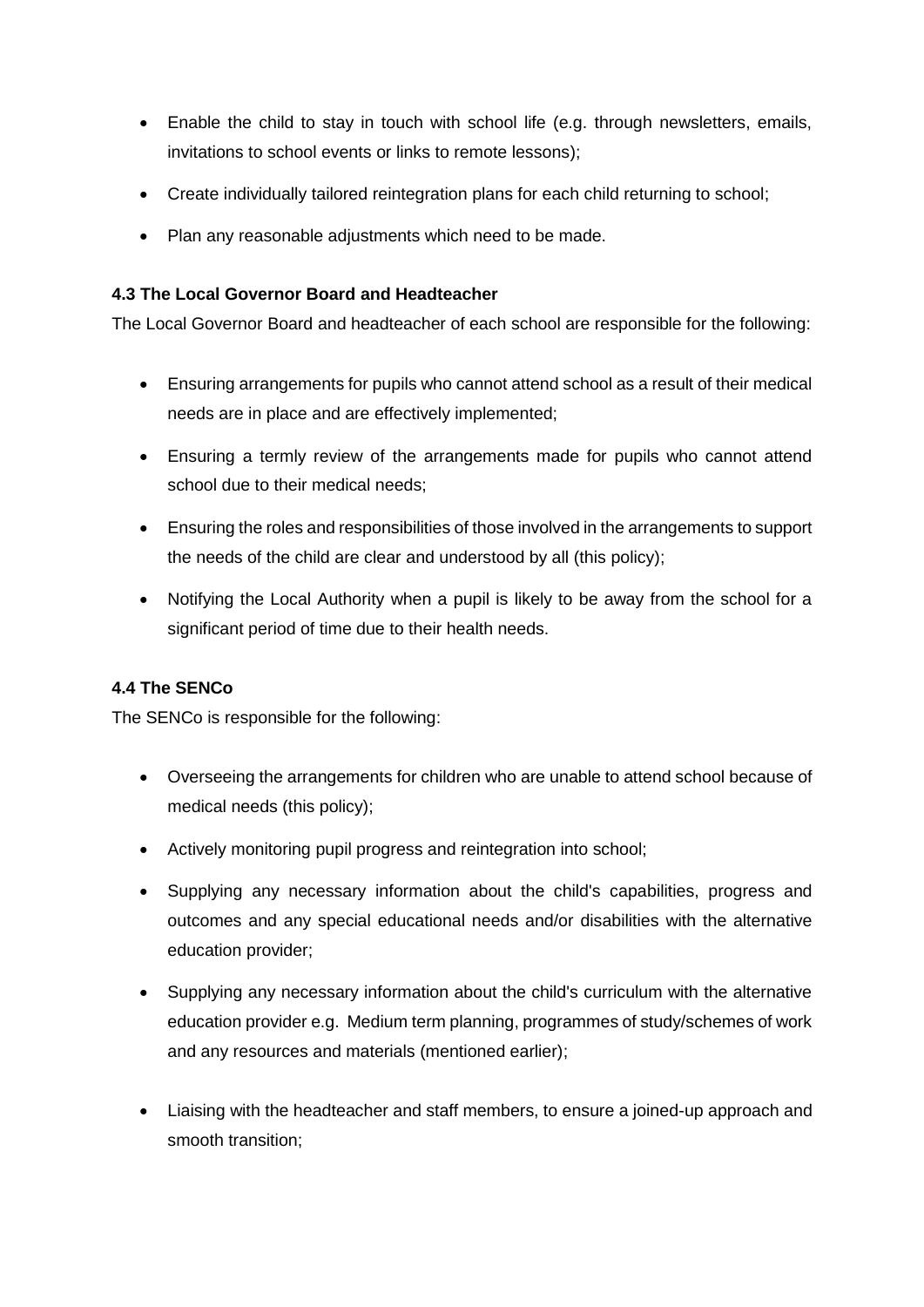- Ensuring that teachers who provide education for children with health needs receive suitable training and support and are kept aware of curriculum developments. They should also be given suitable information relating to the child's health condition, and the possible effect the condition and/or medication taken has on the child;
- Liaising with the parents/carers and pupils to ensure a sense of belonging and ensure continuity;
- Liaising with any Outside Agencies and organising any necessary review meetings.

#### **4.5 Teachers and Support Staff**

Teachers and support staff are responsible for the following:

- Understanding confidentiality in respect of pupils' health needs;
- Designing lessons and activities in a way that allows those with health needs to participate fully and ensuring pupils are not excluded from activities that they wish to take part in, without a clear evidence-based reason;
- Understanding their role in supporting pupils with health needs and ensuring they attend the required training (in line with the 'Supporting Pupils with Medical Conditions Policy);
- Ensuring that they have read and are following the child's individual health care plan (in line with the 'Supporting Pupils with Medical Conditions Policy');
- Keeping parents informed of how their child's health needs are affecting them whilst in the school.

#### 5. **Absences**

Parents are advised to contact the school on the first day their child is unable to attend due to illness.

Absences due to illness will be authorised unless the school has genuine cause for concern about the authenticity of the illness.

The school will provide support to children who are absent from school because of illness for a period of less than 15 school days, by liaising with the child's parents to arrange schoolwork as soon as they are able to cope with it or part-time education at school. The school will give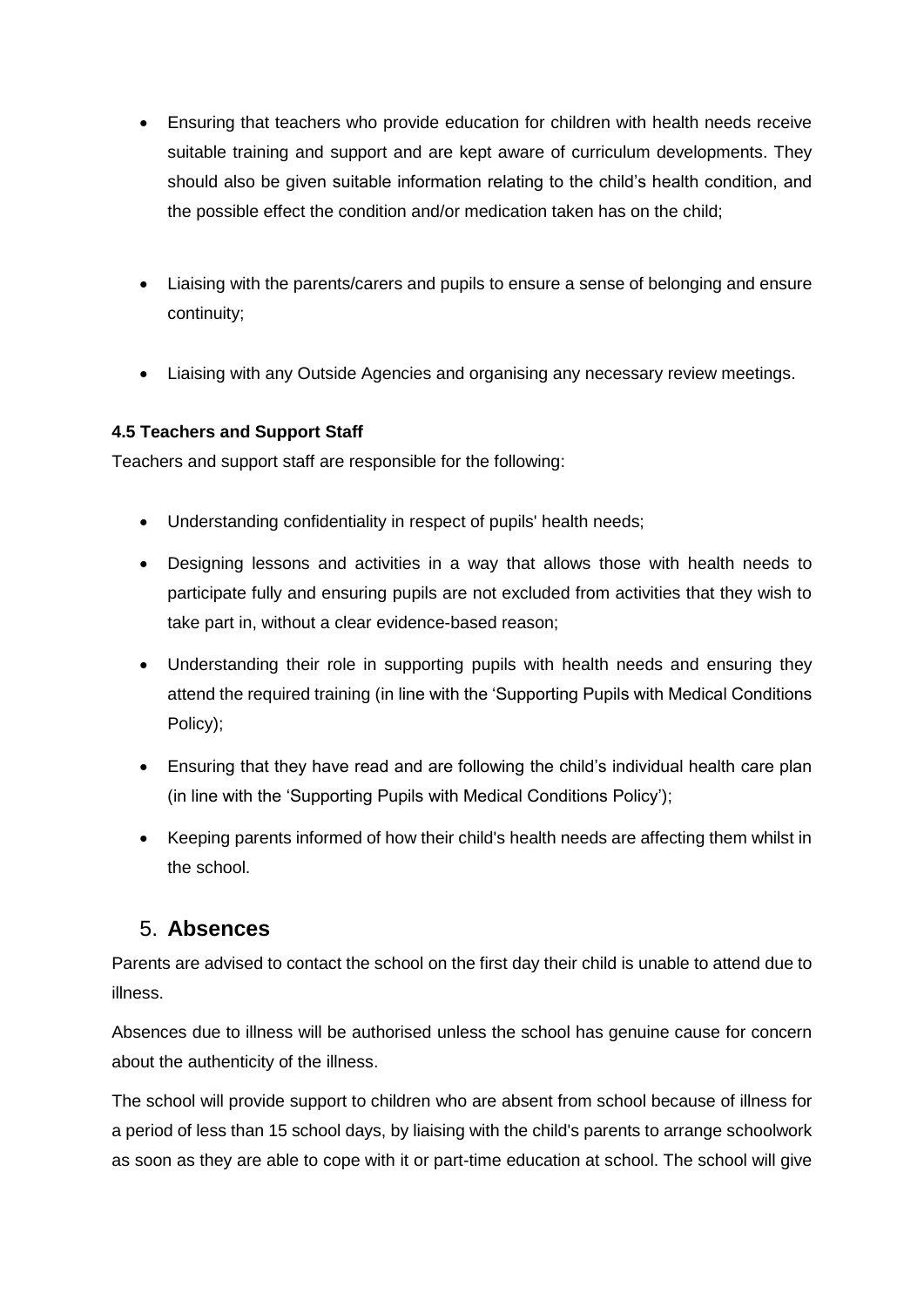due consideration to which aspects of the curriculum are prioritised in consultation with the child, their family and relevant members of staff.

For periods of absence that are expected to last for 15 or more school days, either in one absence or over the course of a school year, the school SENCo or head teacher will notify the Local Authority, who will take responsibility for the pupil and their education.

The school will continue to monitor pupil attendance and mark registers to ensure it is clear whether a pupil is, or should be, receiving education otherwise than at school.

A child unable to attend school because of health needs will not be removed from the school register without parental consent and certification from the relevant healthcare professionals, even if the Local Authority has become responsible for the child's education. Continuity is important for children and knowing that they can return to their familiar surroundings and school friends can help their recovery and their educational progress.

## **6. Reintegration into the School**

#### **The Local Authority**

When reintegration into school is anticipated, Local Authorities should work with the school (and hospital school, PRU/home tuition services if appropriate) to plan for consistent provision during and after the period of education outside school. As far as possible, the child should be able to access the curriculum and materials that he or she would have used in school. The Local Authority should work with our schools to ensure that children can successfully remain in touch with the school while they are away.

Local Authorities should work with schools to set up an individually tailored reintegration plan for each child. This may have to include extra support to help fill any gaps arising from the child's absence. It may be appropriate to involve the school nurse at this stage as they may be able to offer valuable advice. Those healthcare professionals involved, may also want to be aware that the child is returning to school, so that they can be prepared to offer any appropriate support.

Where the absence is likely to be lengthy, the reintegration plan may only take shape nearer to the likely date of return, to avoid putting unsuitable pressure on an ill child in the early stages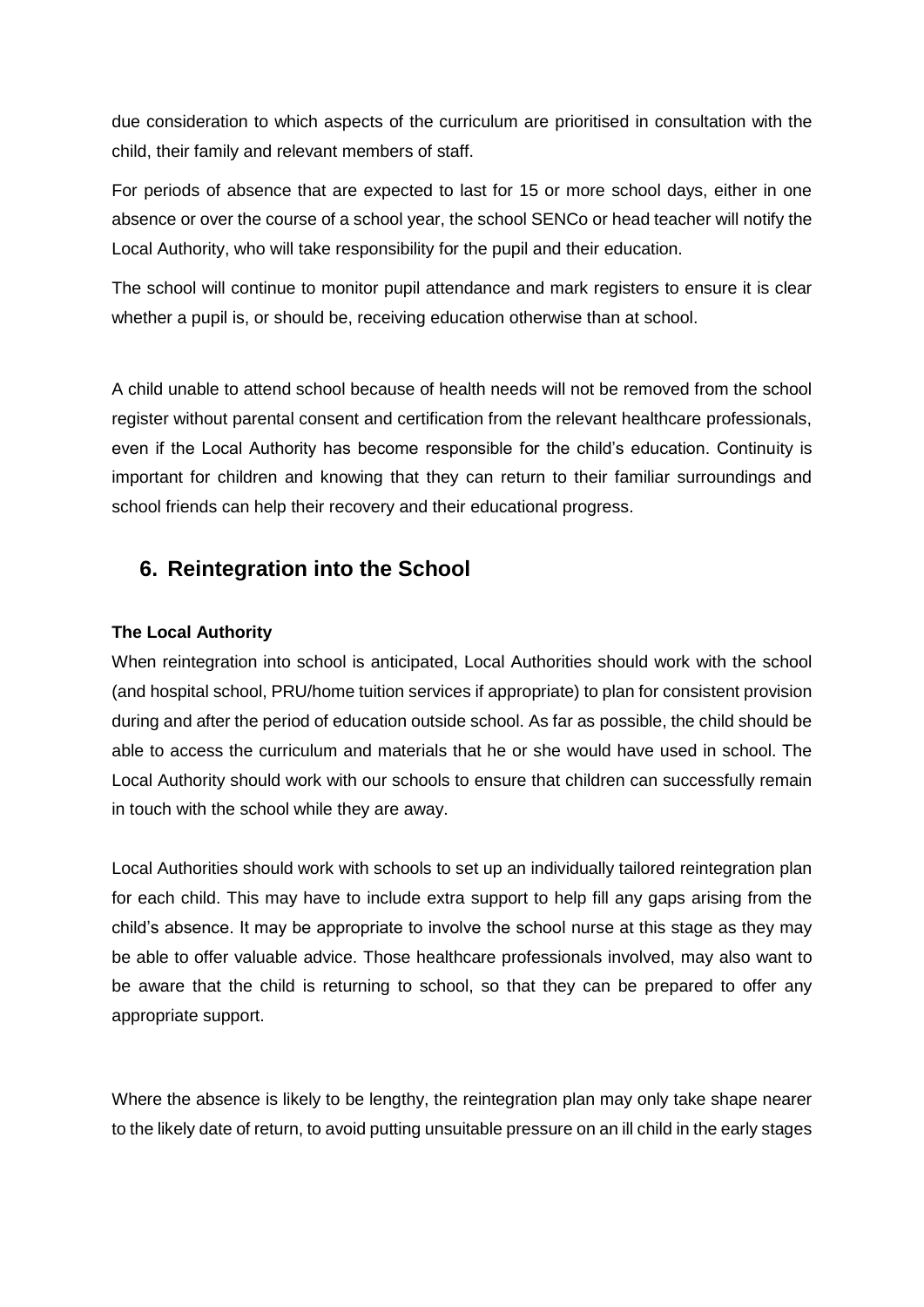of their absence. While most children will want to return to their previous school routine at once, some will need gradual reintegration over a longer period.

#### **The School**

Our schools will work with the alternative providers, healthcare professionals, parent/carers and where appropriate the child, in order to plan a gradual and sensitive reintegration back into school.

We will ensure that the pupils and staff in school who have maintained contact with the child will play a significant role helping them to settle back into school.

It may be appropriate to plan part-time attendance where the child is medically unable to cope with a full day. This will be kept under review until the child is able to attend for full school days.

It may also be necessary to make reasonable adjustments for children with mobility issues returning to school by taking into account any health and safety issues, organising a risk assessment and seeking advice on lifting and handling procedures where necessary from any healthcare professionals.

Throughout the absence, we will maintain contact with both parents/carers and the child to maintain a sense of belonging. This will include invitations to events and productions at the school as well as regular communication via letters, newsletters or e-mail. We will continue to offer any advice and support as appropriate, during the absence.

We will work closely with the alternative provider, to ensure that any reports and assessments made by them, are shared with the school to ensure a smooth transition upon reintegration.

## 7. **Support for pupils**

Our schools will make any necessary reasonable adjustments needed, within either the child's individual healthcare plan and/or individual support plan (where there are special educational needs and/or a disability), in accordance with the 'Supporting Pupils with Medical Conditions Policy' and 'Special Educational Needs Policy'.

To help to ensure that a child with additional health needs is able to attend school following an extended period of absence, the following adaptations will be considered: